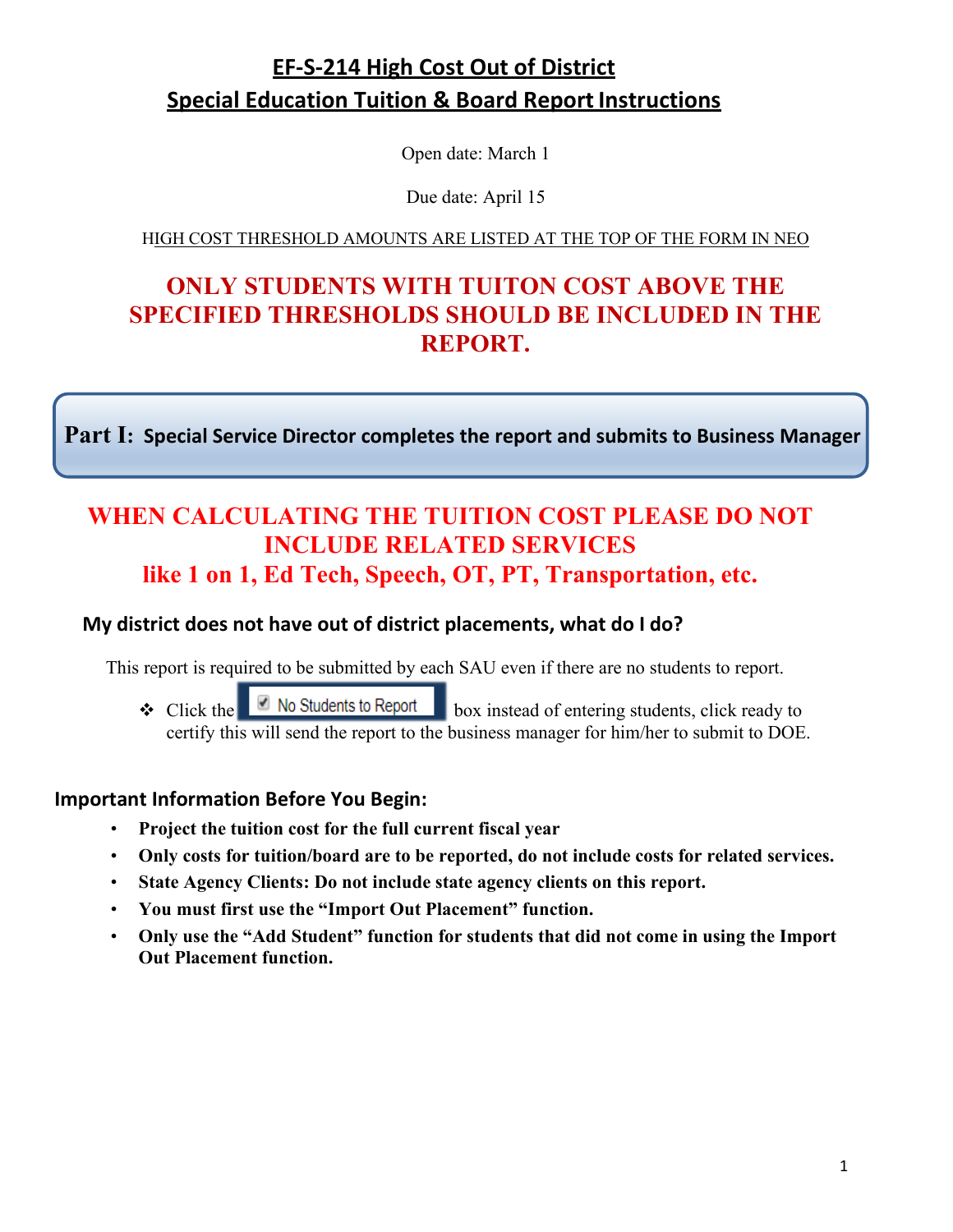### **Enter Tuition Data**

#### **Step 1. Compile the list of students who have been placed Out of District.**

*Hint\* Gather information before the report is open for data entry.*

Please compile a list of your SAU's students who are in an out-of-district placement for the **current** school year for which your SAU paid Special Education tuition and board. The list should include the following required information:

- o State student ID number
- o Complete student name
- o Student's Date of Birth
- o Name of entity that the student has been placed
- o Special Education tuition and board costs for these students, do not include related costs
- o and, if costs were paid with local funds or federal funds

#### **Step 2. Log into the NEO system**

Personnel with the role of "Special Education" who has already established a username and password may access this report in the NEO system by following the link below.

<https://neo.maine.gov/DOE/NEO/Accounts/>

Personnel with the role of "Special Education" who have not established a username and password must request a NEO – special education modular username and password by emailing a request to [MEDMS.Helpdesk@maine.gov.](mailto:MEDMS.Helpdesk@maine.gov)

#### **Step 3. Click on the Special Education tab.**

#### **Step 4. Click on Forms.**

#### **Step 5. Click on EF-S-214.**

**\***If you are responsible for more than one SAU, choose the School Administrative Unit for which you are reporting.

#### **Step 6. Click "Create" in the Navigation Column**

#### **Step 7. Add Students -**

**a.** Click on the **"Import Out Placements"** button, this will import the student who have a valid concurrent enrollment.

Import Out Placemers

 $\triangleright$  once the data has been imported please check for accuracy, remove students who the SAU Remove

did not pay tuition and/or board for, please do not leave \$0.00.

- $\triangleright$  remove any duplicate students and enter tuition in one line for the same placement.
- $\triangleright$  Only add students that meet the specific placement and threshold criteria. Listed at the top of the EF-S-214 form.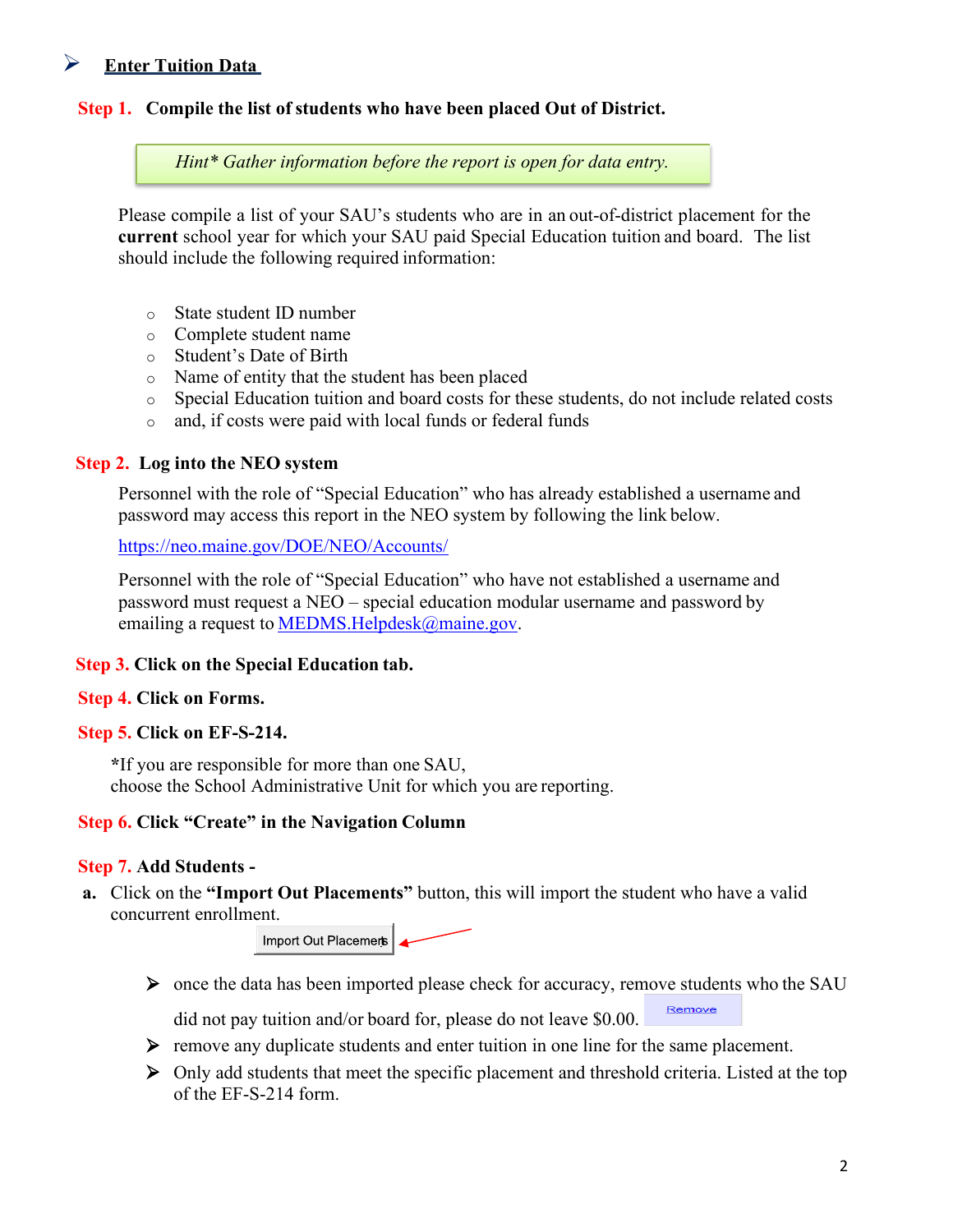| Some students may not import using the "Import Out Placement" function. |
|-------------------------------------------------------------------------|
| You will need to use the "Add Student" function to manually add them.   |

Add Student Click **"Add Student"** 

\*\* If the correct placement is not in the drop-down list it is very likely that the student does not have a valid concurrent enrollment. You will not be able to list the student without a valid concurrent enrollment. \*\*

- Enter the student's State ID and click "**Search"**.
- NEO will populate the students name and date of birth. Verify that the student populated is the correct student information.
- Select the student's placement from the "Attending District/Program" drop down list.
- Choose the appropriate column (Elementary/Secondary- Local or Federal Funds) to enter tuition and board expenditure totals for that student's placement. Click "Add"
- *Do not include related services or "regular" education expenditures.*

\*Continue to add students and their placements as needed\*

*Hint\* Click the "Save as Draft" button often. The session will time out after a period of time; if you haven't saved your data before the session times-out, the data will be lost. Please save often!*

**Step 8.** Once you are confident that the data is correct please consult with your Business manager to reconcile with his/her Special Education Tuition/Board Expenditures reported in NEO financials, click "Ready to Certify"



### **\*\* "Special Service Director" is the only role that can click "Ready To Certify" \*\***

**Step 9.** Contact your business manager and let him/her know that the EF-S-214 has been entered and ready for him/her to verify that your grand totals reconcile with your Business manager's Special Education Tuition/board expenditures reported in NEO financials.

## **Continue to Part II: Business Manager Certifies and Submits to Maine DOE**